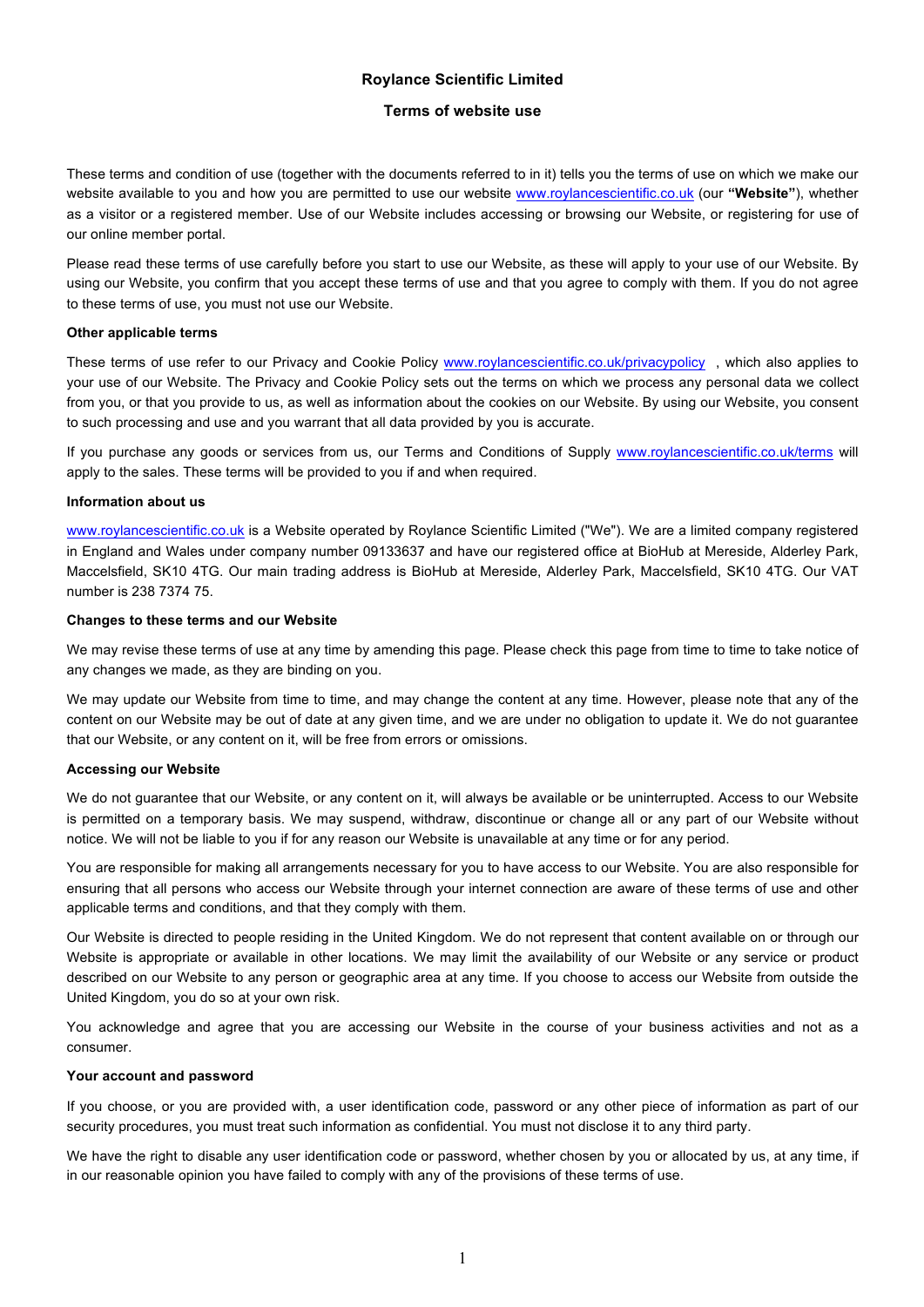If you know or suspect that anyone other than you knows your user identification code or password, you must promptly notify us at info@roylancescientific.com .

You are solely responsible for securing and backing up your content.

### **Intellectual property rights**

We are the owner or the licensee of all intellectual property rights in our Website, and in the material published on it. Those works are protected by copyright laws and treaties around the world. All such rights are reserved.

You may print off one copy, and may download extracts, of any page(s) from our Website for your personal use and you may draw the attention of others within your organisation to content posted on our Website.

You must not modify the paper or digital copies of any materials you have printed off or downloaded in any way, and you must not use any illustrations, photographs, video or audio sequences or any graphics separately from any accompanying text.

Our status (and that of any identified contributors) as the authors of content on our Website must always be acknowledged.

If you print off, copy or download any part of our Website in breach of these terms of use, your right to use our Website will cease immediately and you must, at our option, return or destroy any copies of the materials you have made.

## **No reliance on information**

The content on our Website is provided for general information only. It is not intended to amount to advice on which you should rely. You must obtain professional or specialist advice before taking, or refraining from, any action on the basis of the content on our Website.

Although we make reasonable efforts to update the information on our Website, we make no representations, warranties or guarantees, whether express or implied, that the content on our Website is accurate, complete, up-to-date or fit for your specific purpose.

#### **Limitation of our liability**

Nothing in these terms of use excludes or limits our liability for death or personal injury arising from our negligence, or our fraud or fraudulent misrepresentation, or any other liability that cannot be excluded or limited by English law.

To the extent permitted by law, we expressly exclude:

- all conditions, warranties, representations and other terms which might otherwise be implied by statute, common law or the law of equity;
- all liability for any claim, loss, demands or damages of any kind whatsoever (whether such claims, loss, demands or damages were foreseeable, known or otherwise) arising out of or in connection with the use of our Website or the information, content or materials included on this Website and any communication sent to you by us or any communication sent to us by you via the internet.

We will not be liable for:

- loss of profits, sales, business, or revenue;
- business interruption;
- loss of anticipated savings;
- loss of business opportunity, goodwill or reputation; or
- any indirect or consequential loss or damage.

We will not be liable for any loss or damage caused by a virus, distributed denial-of-service attack, or other technologically harmful material that may infect your computer equipment, computer programs, data or other proprietary material due to your use of our Website or to your downloading of any content on it, or on any website linked to it.

We do not guarantee that our Website will be secure or free from bugs or viruses. You are responsible for configuring your information technology, computer programmes and platform in order to access our Website. You should use your own virus protection software. We will not be liable for any loss or damage caused by a virus, distributed denial-of-service attack, or other technologically harmful material that may infect your computer equipment, computer programs, data or other proprietary material due to your use of our Website or to your downloading of any content on it, or on any website linked to it.

We assume no responsibility for the content of websites linked on our Website. Such links should not be interpreted as endorsement by us of those linked websites. We will not be liable for any loss or damage that may arise from your use of them.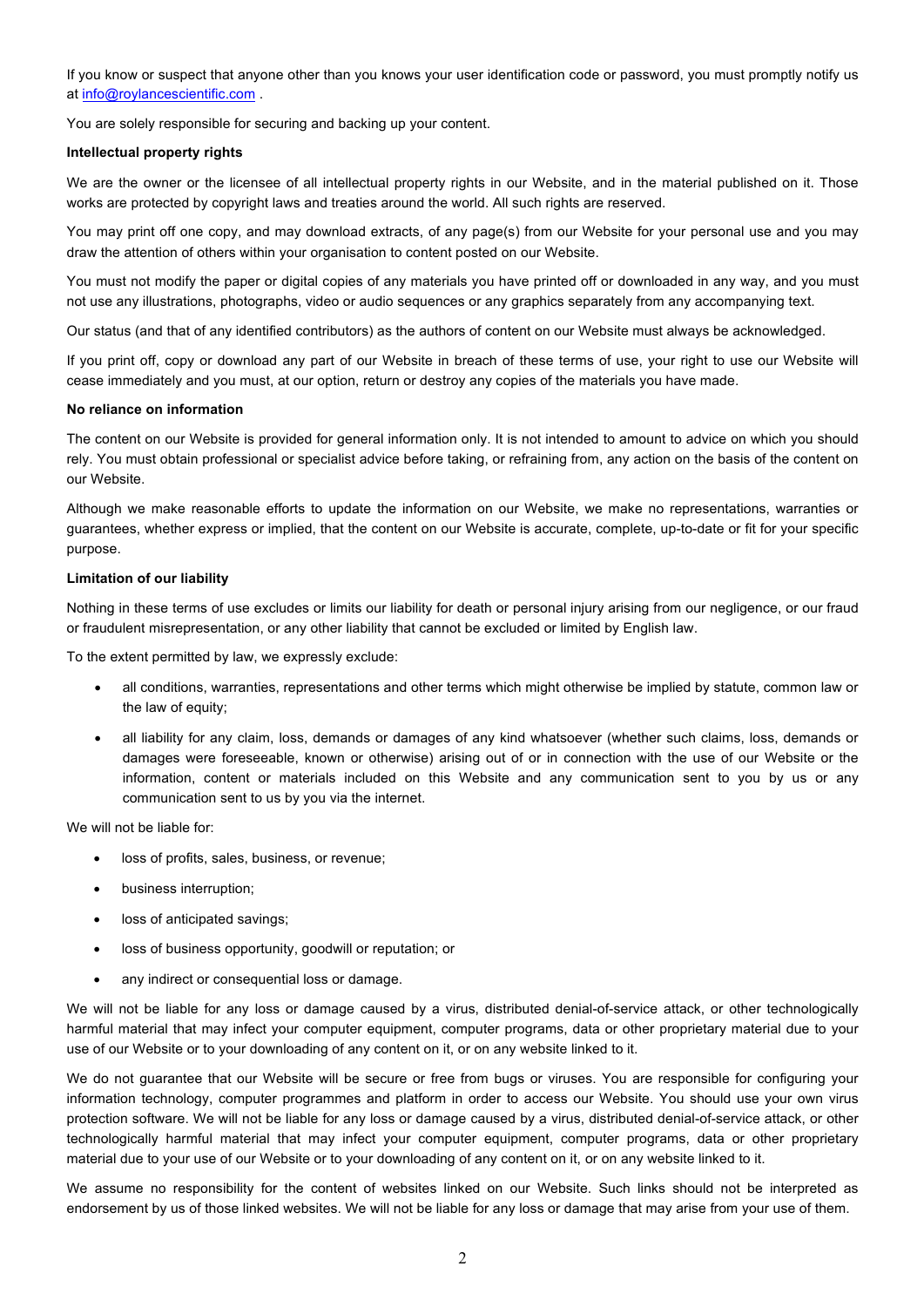Different limitations and exclusions of liability will apply to liability arising as a result of the supply of any goods and services by use to you, which will be set out in our Terms and Conditions of Supply which will be provided to you as appropriate.

## **[Using our Website**

Whenever you make use of our Website, or a feature that allows you to upload content to our Website of any nature, or to make contact with other users of our Website, you warrant that contributions are accurate (where they state facts), genuinely held (where they state opinions) and comply with applicable law in the UK and in any country from which they are posted.

You may not use our Website for, or upload content or information to the Website which:

- is defamatory, obscene, offensive, hateful or inflammatory;
- promotes sexually explicit material, illegal activity, violence or discrimination based on race, sex, religion, nationality, disability, sexual orientation or age;
- infringes any intellectual property rights of ours or any third party;
- is likely to deceive any person or is made in breach of any legal duty owed to a third party, such as a contractual duty or a duty of confidence;
- is threatening, abusive or invades another's privacy, or causes annoyance, inconvenience or needless anxiety or is likely to harass, upset, embarrass, alarm or annoy any other person;
- is used to impersonate any person, or to misrepresent your identity or affiliation with any person;
- gives the impression that they emanate from us, if this is not the case;
- advocates, promotes or assists any unlawful act such as (by way of example only) fraud or computer misuse.

You warrant that if any such contribution does not comply with these terms, you will be liable to us and indemnify us for any loss or damage we suffer as a result of your breach of that warranty.

Any content you upload to our Website will be considered non-confidential and non-proprietary. You retain all of your ownership rights in your content, but you grant us a worldwide, royalty-free, irrevocable, assignable, sub-licensable licence to use, store and copy that content and to distribute and make it available to third parties such information or material for our business purposes.

We also have the right to disclose your identity to any third party who is claiming that any content posted or uploaded by you to our Website constitutes a violation of their intellectual property rights, or of their right to privacy.

We will not be responsible, or liable to any third party, for the content or accuracy of any content posted by you or any other user of our Website and we have the right to remove any posting you make on our Website if, in our opinion, your post does not comply with these terms. The views expressed by other users on our Website do not represent our views or values.

#### **Viruses**

You must not misuse our Website by knowingly introducing viruses, trojans, worms, logic bombs or other material which is malicious or technologically harmful. You must not attempt to gain unauthorised access to our Website, the server on which our Website is stored or any server, computer or database connected to our Website. You must not attack our Website via a denialof-service attack or a distributed denial-of service attack.

#### **Linking to our Website**

You may link to our home page, provided you do so in a way that is fair and legal and does not damage our reputation or take advantage of it. You must not establish a link in such a way as to suggest any form of association, approval or endorsement on our part where none exists. You must not establish a link to our Website in any website that is not owned by you.

Our Website must not be framed on any other Website, nor may you create a link to any part of our Website other than the home page.

We reserve the right to withdraw linking permission without notice. If you wish to make any use of content on our Website other than that set out above, please contact info@roylancescientific.com.

#### **Third party links and resources in our Website**

Where our Website contains links to other sites and resources provided by third parties, these links are provided for your information only. We have no control over the contents of those sites or resources, and accept no responsibility for them or for any loss or damage that may arise from your use of them. Your use of third party websites and resources is at your own risk.